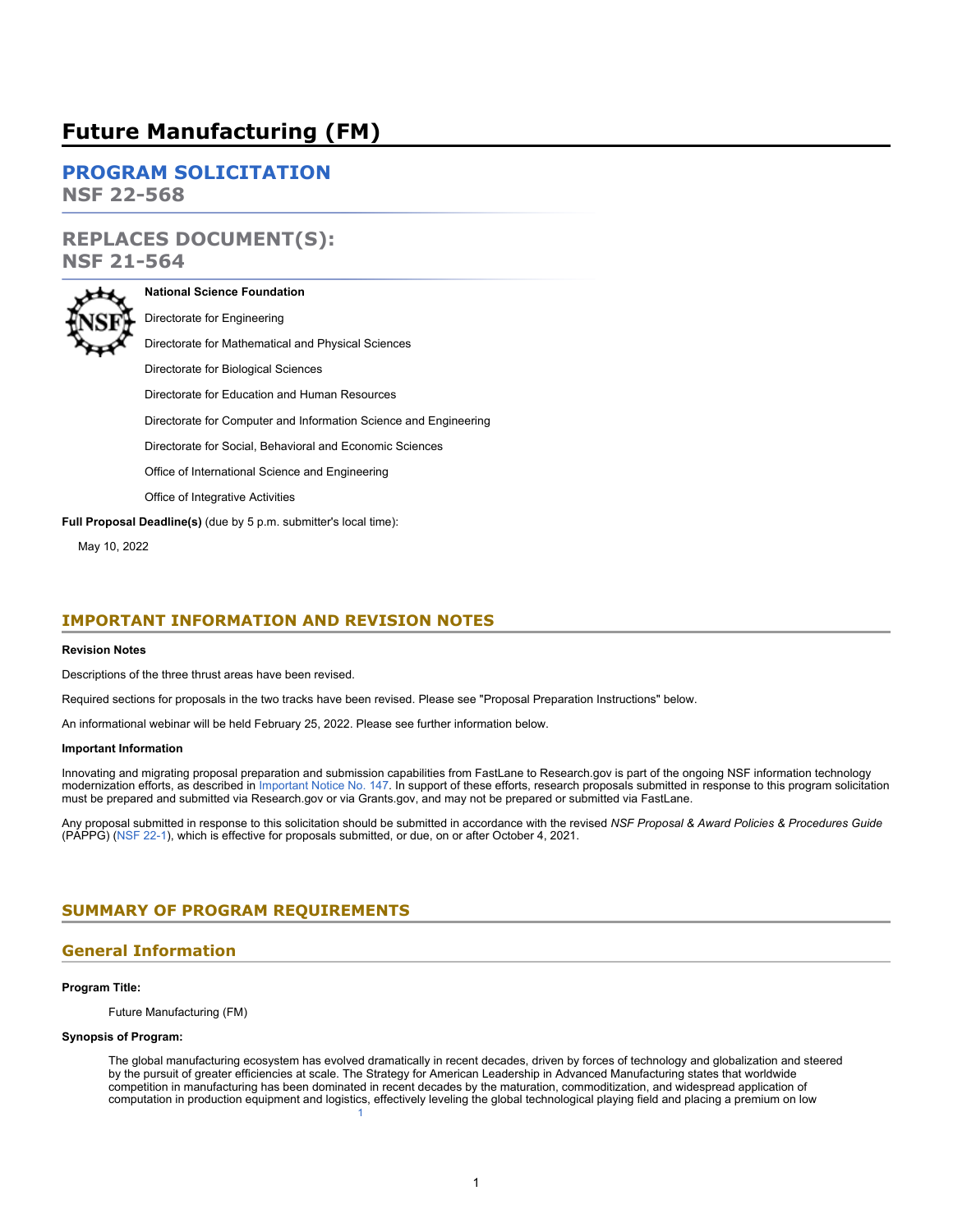wages and incremental technical improvements. The *next* generation of technological competition in manufacturing will be dictated by a combination of the use of computation to ensure the reliable translation of product designs to manufacturing plans; process controls that provide assurances that the execution of those plans will produce products that meet specifications; inventions of new materials, chemicals, devices, systems, processes, machines, and design and work methods; and new social structures and business practices. Fundamental research will be required in robotics, artificial intelligence, biotechnology, chemical conversion processes, materials science, sustainability, education and public policy, and workforce development to lead this global competition.

**The goal of Future Manufacturing is to support fundamental research and education of a future workforce to overcome scientific, technological, educational, economic, and social barriers in order to catalyze new manufacturing capabilities that do not exist today.** Future Manufacturing imagines manufacturing decades into the future. It supports research and education that will enhance U.S. leadership in manufacturing by providing new capabilities for established companies and entrepreneurs, by improving our health, quality of life, and national security, by expanding job opportunities to a diverse STEM workforce, and by reducing the impact of manufacturing on the environment. At the same time, Future Manufacturing enables new manufacturing that will address urgent social challenges arising from climate change, global pandemics and health disparities, social and economic divides, infrastructure deficits of marginalized populations and communities, and environmental sustainability.

Future Manufacturing will require creative convergent approaches in science, technology and innovation, empirical validation, and education and workforce development. It will benefit from cross-disciplinary partnerships among scientists, mathematicians, engineers, social and behavioral scientists, and experts in arts and humanities to provide solutions that are equitable and inclusive.

Future Manufacturing will require major advances in technologies for the synthesis and production of new materials chemicals, devices, components and systems of assured quality with high yield at reasonable cost. It will require new advances in artificial intelligence and machine learning, new cyber infrastructure, new approaches for mathematical and computational modeling, new dynamics and control methodologies, new ways to integrate systems biology, synthetic biology and bioprocessing, and new ways to influence the economy, workforce, human behavior, and society.

Among this array of technologies and potential research subjects, three thrust areas have been identified for support in FY 2022 under this solicitation:

#### **Future Cyber Manufacturing Research**,

#### **Future Eco Manufacturing Research**, and

#### **Future Biomanufacturing Research**.

This solicitation seeks proposals to perform fundamental research to enable new manufacturing capabilities in one or more of these thrust areas.

This solicitation will support the following two award tracks:

**Future Manufacturing Research Grants (FMRG)** - up to \$3,000,000 for up to four years; and

**Future Manufacturing Seed Grants (FMSG)** - up to \$500,000 for up to two years.

Interdisciplinary teams commensurate with the scope of the proposed research, education plan, and budget are required. Proposals must include demonstrated expertise among the team members to carry out the proposed research, education, and workforce development

activities. The use of a convergence approach is expected $^2$ . Teams including minority-serving institutions, primarily undergraduate institutions, and community colleges are especially encouraged.

The goal of this solicitation is to enable new manufacturing that represents a significant change from current practice. Therefore, proposers responding to this solicitation must include within the Project Description a section titled **Enabling Future Manufacturing**. Please see "Proposal Preparation Instructions" for additional details.

Realization of the benefits of the fundamental research supported under this solicitation will require the simultaneous education of a skilled technical workforce that can transition new discoveries into U.S. manufacturing companies. The National Science Board has recently emphasized this perspective in its report, "THE SKLLED TECHNICAL WORKFORCE: Crafting America's Science and Engineering Enterprise.<sup>"[3](#page-1-2)</sup> Therefore, proposers responding to this solicitation must include a plan to equip students and upskill the workforce to enable Future Manufacturing. Please see "Full Proposal Preparation Instructions" for additional details.

**FURTHER INFORMATION:** An informational webinar will be held on **February 25, 2022 from 1:00-2:00 PM EST** to discuss the Future Manufacturing program and answer questions about this solicitation. Details about how to join this webinar will be posted at [https://www.nsf.gov/events/event\\_summ.jsp?cntn\\_id=304116&org=NSF.](https://www.nsf.gov/events/event_summ.jsp?cntn_id=304116&org=NSF) A recording and transcript will be posted there soon after the webinar is held.

<sup>1</sup> <https://trumpwhitehouse.archives.gov/wp-content/uploads/2018/10/Advanced-Manufacturing-Strategic-Plan-2018.pdf>

- <sup>2</sup> <https://www.nsf.gov/od/oia/convergence/index.jsp>
- <sup>3</sup> <https://www.nsf.gov/nsb/publications/2019/nsb201923.pdf>

#### <span id="page-1-2"></span><span id="page-1-1"></span><span id="page-1-0"></span>**Cognizant Program Officer(s):**

*Please note that the following information is current at the time of publishing. See program website for any updates to the points of contact.*

- William Olbricht, Program Director, (ENG/CBET), telephone: (703) 292-4842, email: [wolbrich@nsf.gov](mailto:wolbrich@nsf.gov)
- Andrew B. Wells, Program Director, (ENG/CMMI), telephone: (703) 292-7225, email: [awells@nsf.gov](mailto:awells@nsf.gov)
- Eyad Abed, Expert, (ENG/ECCS), telephone: (703) 292-2303, email: [eabed@nsf.gov](mailto:eabed@nsf.gov)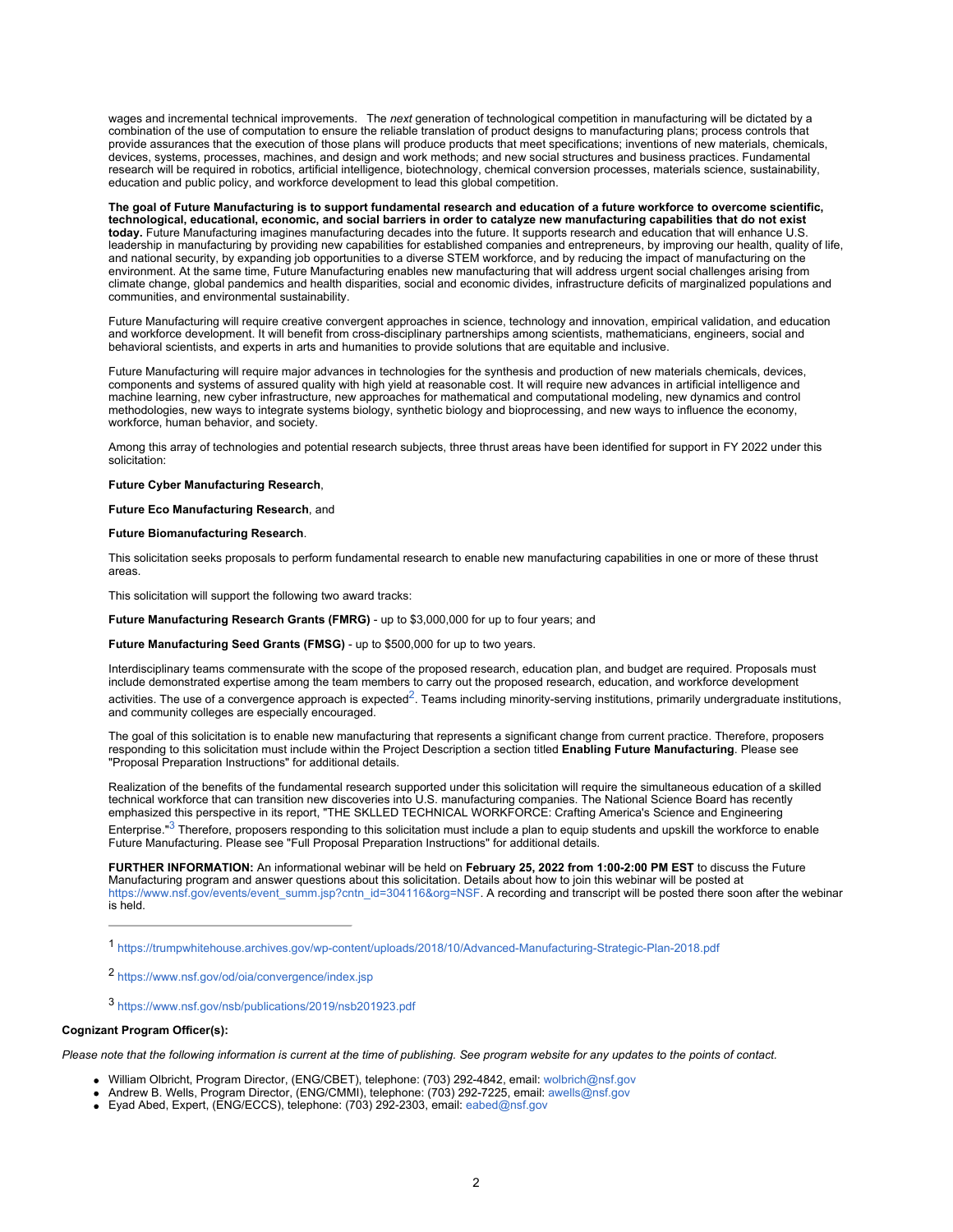- Jose Colom-Ustariz, Program Director, (OIA), telephone: (703) 292-7088, email: [jcolom@nsf.gov](mailto:jcolom@nsf.gov)
- Dana L. Denick, Program Director, (ENG/EEC), telephone: (703) 292-8866, email: [ddenick@nsf.gov](mailto:ddenick@nsf.gov)
- Bianca Garner, Program Director, (BIO/MCB), telephone: (703) 292-2100, email: [bgarner@nsf.gov](mailto:bgarner@nsf.gov)
- Claudia Gonzalez-Vallejo, Program Director, (SBE/SES), telephone: (703) 292-7836, email: [clagonza@nsf.gov](mailto:clagonza@nsf.gov)
- Nakhiah C. Goulbourne, Program Director, (ENG/CMMI), telephone: (703) 292-7715, email: [ngoulbou@nsf.gov](mailto:ngoulbou@nsf.gov)
- John Jackman, Program Director, (EHR/DUE), telephone: (703) 292-4816, email: [jjackman@nsf.gov](mailto:jjackman@nsf.gov)
- Eun Heui Kim, Program Director, (MPS/DMS), telephone: (703) 292-2091, email: [eukim@nsf.gov](mailto:eukim@nsf.gov)
- Bruce M. Kramer, Program Director, Senior Advisor, (ENG/CMMI), telephone: (703) 292-5348, email: [bkramer@nsf.gov](mailto:bkramer@nsf.gov)
- Paul A. Lane, Program Director, (MPS/DMR), telephone: (703) 292-2453, email: [plane@nsf.gov](mailto:plane@nsf.gov)
- Jenshan Lin, Program Director, (ENG/ECCS), telephone: (703) 292-7360, email: [jenlin@nsf.gov](mailto:jenlin@nsf.gov)
- Debasis Majumdar, Program Director, (MPS/DMR), telephone: (703) 292-4709, email: [dmajumda@nsf.gov](mailto:dmajumda@nsf.gov) Elizabeth Mirowski, Program Director, (ENG/IIP), telephone: (703) 292-2936, email: [emirowsk@nsf.gov](mailto:emirowsk@nsf.gov)
- 
- Kenneth Moloy, Program Director, (MPS/CHE), telephone: (703) 292-8441, email: [kmoloy@nsf.gov](mailto:kmoloy@nsf.gov)
- Erik Pierstorff, Program Director, (ENG/IIP), telephone: (703) 292-2165, email: [epiersto@nsf.gov](mailto:epiersto@nsf.gov) Carole J. Read, Program Director, (ENG/CBET), telephone: (703) 292-2418, email: [cread@nsf.gov](mailto:cread@nsf.gov)
- Ralph F. Wachter, Program Director, (CISE/CNS), telephone: (703) 292-8950, email: [rwachter@nsf.gov](mailto:rwachter@nsf.gov)

#### **Applicable Catalog of Federal Domestic Assistance (CFDA) Number(s):**

- 47.041 --- Engineering
- 47.049 --- Mathematical and Physical Sciences
- 47.070 --- Computer and Information Science and Engineering
- 47.074 --- Biological Sciences
- 47.075 --- Social Behavioral and Economic Sciences
- 47.076 --- Education and Human Resources
- 47.079 --- Office of International Science and Engineering
- 47.083 --- Office of Integrative Activities (OIA)

# **Award Information**

**Anticipated Type of Award:** Standard Grant or Continuing Grant

#### **Estimated Number of Awards:** 22

In FY 2022, depending on the quality of submissions and the availability of funds:

- approximately 8 FMRG will be awarded as Standard Grants or Continuing Grants for a period up to four years; and
- approximately 14 FMSG will be awarded as Standard Grants or Continuing Grants for a period up to two years.

**Proposals Involving Multiple Organizations.** The Proposal & Award Policies & Procedures Guide (PAPPG) describes two kinds of collaborative proposal formats. This solicitation allows only a single proposal submission with subawards administered by the lead organization (Chapter II.D.3.a). For proposals involving multiple organizations, a lead organization must submit a proposal that describes the entire project. Funds may be distributed to other participating organizations as subawards from the lead organization. A budget on the standard NSF budget form and budget justification should be included for each subawardee. Separately submitted collaborative proposals will be returned without review.

**Anticipated Funding Amount:** \$30,500,000 Estimated program budget, number of awards and average award size/duration are subject to the availability of funds.

# **Eligibility Information**

#### **Who May Submit Proposals:**

The categories of proposers eligible to submit proposals to the National Science Foundation are identified in the *NSF Proposal & Award Policies & Procedures Guide* (PAPPG), Chapter I.E. Unaffiliated individuals are not eligible to submit proposals in response to this solicitation.

#### **Who May Serve as PI:**

There are no restrictions or limits.

#### **Limit on Number of Proposals per Organization:**

There are no restrictions or limits.

#### **Limit on Number of Proposals per PI or co-PI:**

An investigator may be a PI, co-PI or Senior Personnel on only one proposal in each track (FMRG and FMSG). In the event that an investigator exceeds this limit, proposals received within the limit will be accepted based on earliest date and time of proposal submission. The remainder will be returned without review. This limitation includes proposals submitted by a lead organization and any subawards included as part of a proposal involving multiple institutions.

### **Proposal Preparation and Submission Instructions**

#### **A. Proposal Preparation Instructions**

**Letters of Intent:** Not required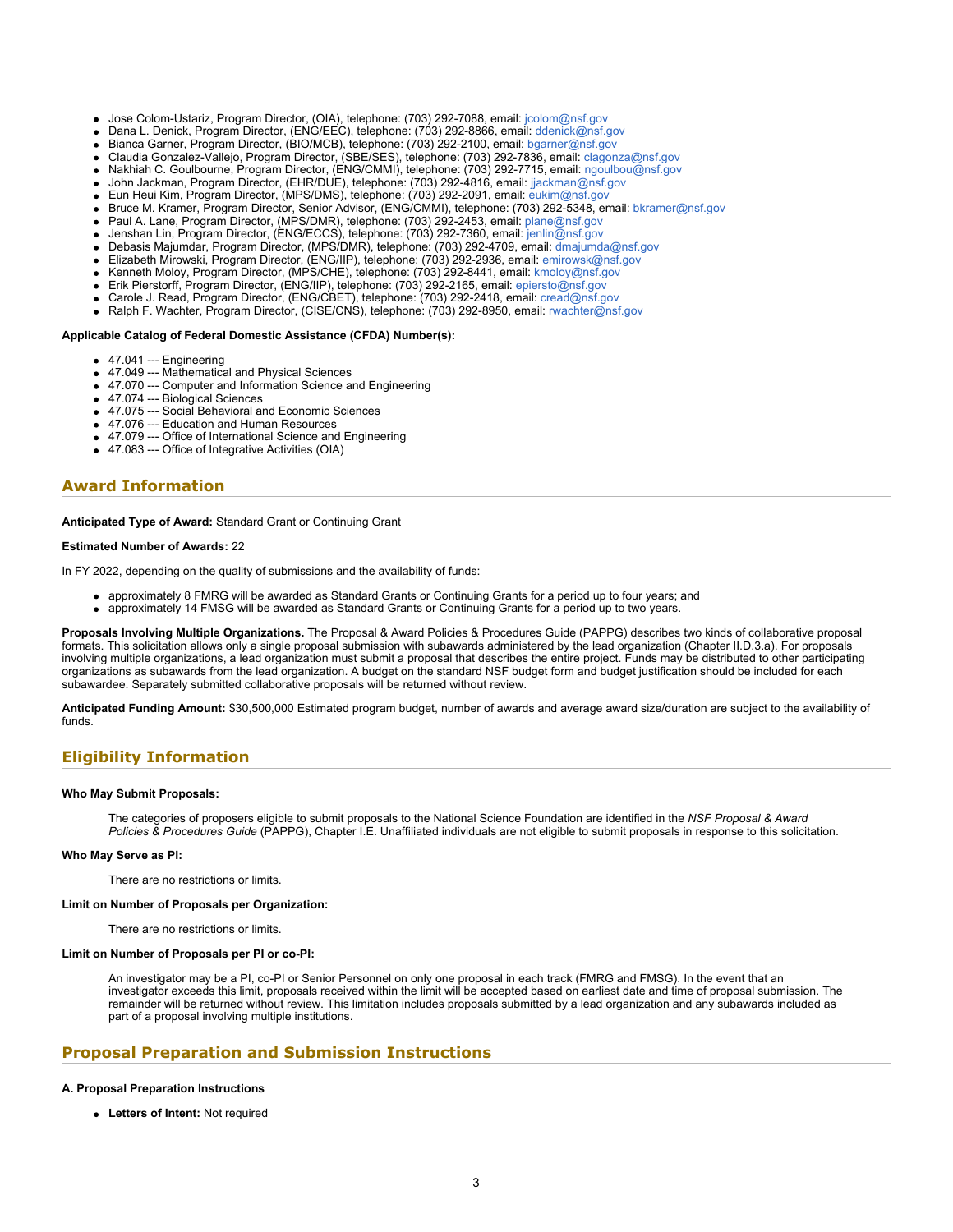#### **Preliminary Proposal Submission:** Not required

- **Full Proposals:**
	- Full Proposals submitted via Research.gov: *NSF Proposal and Award Policies and Procedures Guide* (PAPPG) guidelines apply. The complete text of the PAPPG is available electronically on the NSF website at: [https://www.nsf.gov/publications/pub\\_summ.jsp?](https://www.nsf.gov/publications/pub_summ.jsp?ods_key=pappg) [ods\\_key=pappg.](https://www.nsf.gov/publications/pub_summ.jsp?ods_key=pappg)
	- Full Proposals submitted via Grants.gov: *NSF Grants.gov Application Guide: A Guide for the Preparation and Submission of NSF Applications via Grants.gov* guidelines apply (Note: The *NSF Grants.gov Application Guide* is available on the Grants.gov website and on the NSF website at: [https://www.nsf.gov/publications/pub\\_summ.jsp?ods\\_key=grantsgovguide](https://www.nsf.gov/publications/pub_summ.jsp?ods_key=grantsgovguide)).

#### **B. Budgetary Information**

**Cost Sharing Requirements:**

Inclusion of voluntary committed cost sharing is prohibited.

**Indirect Cost (F&A) Limitations:**

Not Applicable

**Other Budgetary Limitations:**

Not Applicable

#### **C. Due Dates**

**Full Proposal Deadline(s)** (due by 5 p.m. submitter's local time):

May 10, 2022

# **Proposal Review Information Criteria**

#### **Merit Review Criteria:**

National Science Board approved criteria. Additional merit review criteria apply. Please see the full text of this solicitation for further information.

# **Award Administration Information**

#### **Award Conditions:**

Additional award conditions apply. Please see the full text of this solicitation for further information.

#### **Reporting Requirements:**

Standard NSF reporting requirements apply.

# <span id="page-3-0"></span>**TABLE OF CONTENTS**

#### **[Summary of Program Requirements](#page-0-0)**

- I. **[Introduction](#page-4-0)**
- II. **[Program Description](#page-4-1)**
- III. **[Award Information](#page-5-0)**
- IV. **[Eligibility Information](#page-6-0)**
- V. **[Proposal Preparation and Submission Instructions](#page-6-1)**
	- A. [Proposal Preparation Instructions](#page-6-1) B. [Budgetary Information](#page-7-0)
		- C. [Due Dates](#page-7-1)
		-
- D. [Research.gov/Grants.gov Requirements](#page-7-2) VI. **[NSF Proposal Processing and Review Procedures](#page-8-0)**
	- A. [Merit Review Principles and Criteria](#page-8-1)
		- B. [Review and Selection Process](#page-9-0)
- VII. **[Award Administration Information](#page-10-0)**
	- A. [Notification of the Award](#page-10-1)
		- B. [Award Conditions](#page-10-2)
	- C. [Reporting Requirements](#page-10-3)
- VIII. **[Agency Contacts](#page-10-4)**
- IX. **[Other Information](#page-11-0)**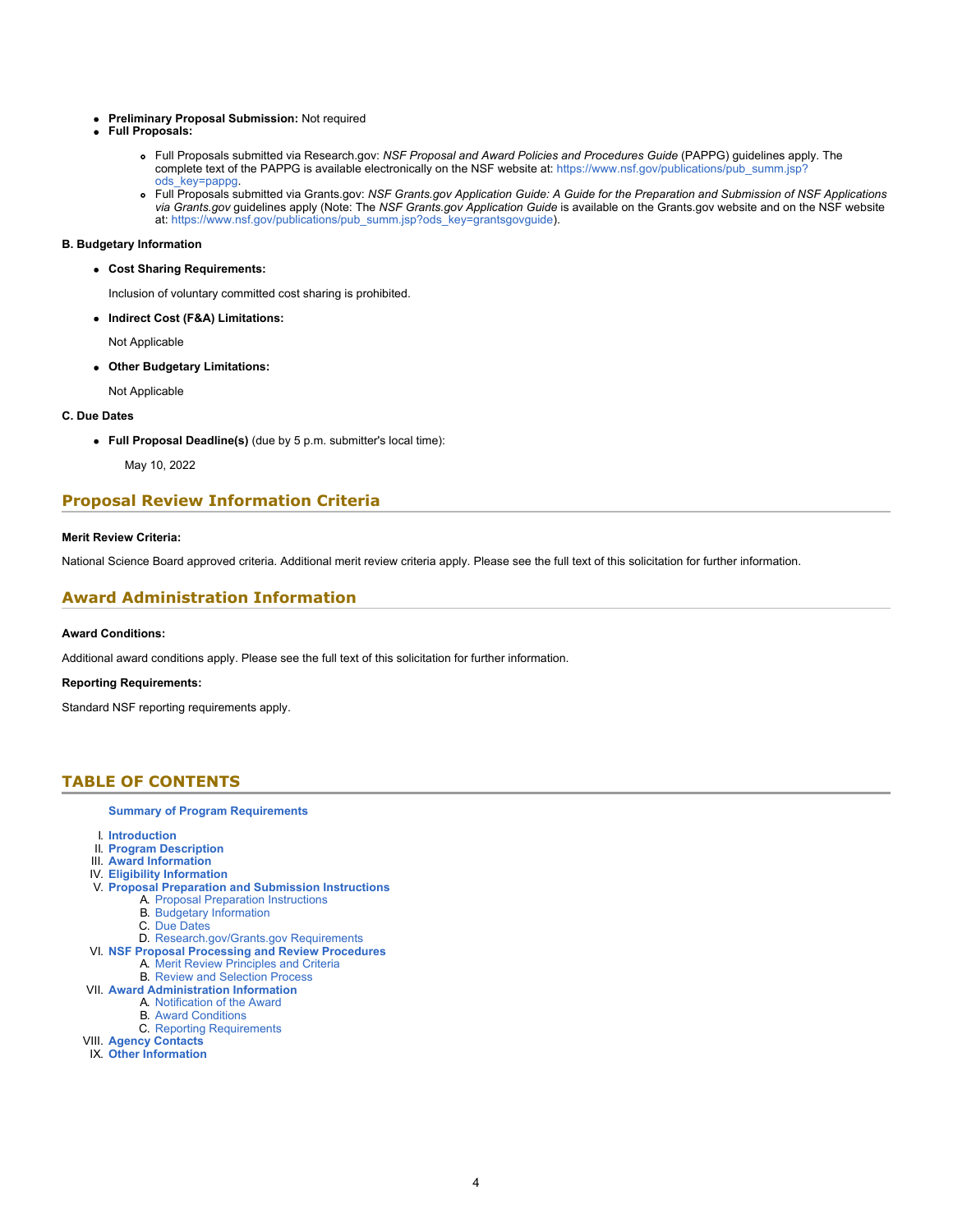# <span id="page-4-0"></span>**I. INTRODUCTION**

Future Manufacturing is a cross-directorate program supported by NSF's Directorates for Engineering (ENG), Mathematical and Physical Sciences (MPS), Biological Sciences (BIO), Education and Human Resources (EHR), Computer and Information Science and Engineering (CISE), and Social, Behavioral, and Economic Sciences (SBE), the Office of International Science and Engineering (OISE) and the Office of Integrative Activities (OIA).

Future Manufacturing program supports fundamental research and education that will enable new manufacturing approaches to eliminate scientific technological, educational, economic, and social barriers that limit current manufacturing. Future Manufacturing will complement existing efforts, supported by NSF and other federal agencies, in advanced manufacturing, but the focus of this program is to enable new, potentially transformative, manufacturing capabilities rather than to improve current manufacturing. Proposals that are incremental improvements over existing advanced manufacturing technologies will not be competitive.

Proposals should provide examples of how the research results could lead to transformational manufacturing advances that address significant problems. They should provide a vision statement describing the new manufacturing capabilities that could be enabled by the proposed research, and the potential industrial, economic, and societal benefits. They should also describe the implications of the proposed activities on the education of the skilled technical workforce.

Future Manufacturing will involve the production of new materials, chemicals, devices and systems, new chemical and biological processes, new semiconductor manufacturing techniques, novel domestic and local manufacturing processes to reduce supply chain risk, new methods to make manufacturing commercially viable at scale, new approaches, integration of manufacturing processes in novel ways, new mathematical and computational methods for process design and control, new secured integrated system tools for sensing and control in manufacturing processes, new data mining and predictive analytics for manufacturing, and new modalities of work. Results will help the manufacturing enterprise minimize environmental impact, manage waste, optimize the use of resources, and speed the product evolution cycle.

The results of the Future Manufacturing program, when translated to practice, should lead to the formation of new industries and organization structures, enable new manufacturing capabilities among a broad range of producers, enhance U.S. competitiveness in the development and production of new products, bolster economic growth, benefit society at large, and educate students and workforce participants with the skills required for leadership in Future Manufacturing.

Future Manufacturing proposals in both tracks should demonstrate the need for sustained support of a multidisciplinary team using a convergence research approach. Inclusion of minority-serving institutions, primarily undergraduate institutions (PUI) and community colleges is especially encouraged. Proposals must describe how the project team is appropriate to realize the project's goals, how activities of a multidisciplinary team are well-integrated throughout the project, and how the team will assure effective collaboration. A compelling rationale must be presented for a multi-institution structure of the project, if appropriate. Please see "Full Proposal Preparation Instructions" for additional details.

Proposals may take advantage of significant efforts underway to improve the nation's manufacturing capabilities. For example, proposals may leverage activities of other manufacturing initiatives such as the Manufacturing USA Institutes, NSF's Engineering Research Centers, EPSCoR-supported advanced manufacturing research collaborations, and NSF's manufacturing-focused Industry-University Cooperative Research Centers.

Educational efforts are encouraged to leverage, interface with, or adapt aspects of proven NSF funding opportunities such as Non-Academic Research Internships for Graduate Students (INTERN), Advanced Technological Education (ATE), Improving Undergraduate STEM Education (IUSE), Established Program to Stimulate Competitive Research (EPSCoR), Research Experiences for Undergraduates (REU), Research Experiences for Teachers (RET), Research in the Formation of Engineers (RFE), Professional Formation of Engineers: Research Initiation in Engineering Formation (PFE: RIEF), NSF Research Traineeship (NRT) and Revolutionizing Engineering Departments (IUSE/PFE: RED).

# <span id="page-4-1"></span>**II. PROGRAM DESCRIPTION**

This Future Manufacturing solicitation will support fundamental research and education in the following two tracks:

### **Future Manufacturing Research Grants (FMRG)**

Awards in this track will support fundamental, multidisciplinary, and integrative research and education to enable Future Manufacturing in one or more of the thrust areas described below. FMRG funding is intended to provide support for several principal investigators with complementary expertise, graduate students, senior personnel (including post-doctoral researchers), their collective research needs (e.g., materials, supplies and travel) and educational activities. The integrative contributions of the team should clearly be greater than the sum of the contributions of each individual member of the team.

FMRG proposals must describe the current state of art in the relevant manufacturing area and the specific challenges that will be addressed by the proposed research. They must present a compelling technical rationale and convincing technical approach to enable Future Manufacturing to address these challenges. An essential part of this argument is to explain clearly how the proposed research will overcome barriers that limit current manufacturing to provide new manufacturing capabilities not currently available and how that will transform manufacturing practice. Proposals must include a prospective vision for translation of fundamental research results to manufacturing practice, even if that translation is not part of the proposed research. They must explain the potential benefits and challenges of new manufacturing to the economy, communities and to society as a whole.

#### **Future Manufacturing Seed Grants (FMSG)**

Awards in this track will provide support to stimulate fundamental research and education in one or more of the thrust areas described below through multidisciplinary team-building, the exploration of new fundamental research concepts or approaches, and the initiation of research and educational activities that could provide the basis for a subsequent proposal for an FMRG.

FMSG proposals should describe the building of multidisciplinary research teams that will engage community stakeholders to develop new directions in Future Manufacturing. Proposals must describe innovative and creative methods to establish new research directions and plans to demonstrate their feasibility. A variety of activities may be proposed, including pilot research projects to obtain preliminary results that could strengthen a proposal to a future solicitation, workshops, development of new partnerships, benchmarking current manufacturing capabilities on a global scale, and prototyping new educational activities. Proposals should demonstrate the composition of the multidisciplinary team is appropriate for the scope of proposed activities. The Broader Impacts section of FMSG proposals should explain how proposed educational activities will equip students and workforce participants with skills to engage in Future Manufacturing, how proposed activities will benefit the economy, labor force, and industry and society at large.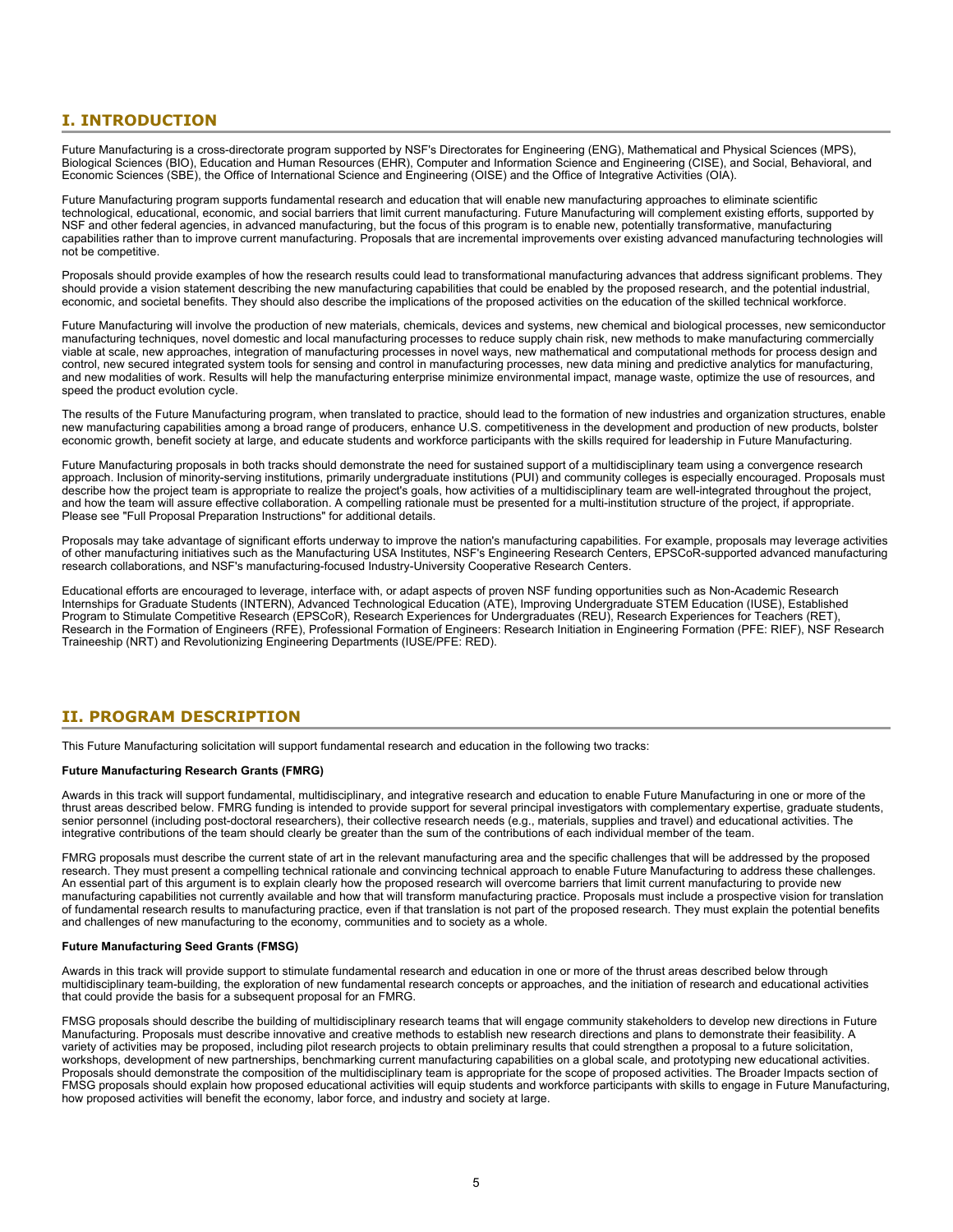#### **Considerations for Proposals in Both Tracks**

Successful proposals in both tracks will reflect interdisciplinary convergence research to enable new manufacturing capabilities, innovative education and workforce development plans, and research into the benefits and challenges of new manufacturing to communities, the economy, and society. Proposals in both tracks will be reviewed by experts in the subject area of each proposal and may be reviewed by experts engaged to evaluate the educational and societal aspects of the proposal.

Future Manufacturing supports multidisciplinary teams with the necessary depth and breadth to explore transformative and convergent approaches addressing manufacturing challenges. This strategy toward manufacturing research and education, its emphasis on teaming, and its focus on the long-term distinguish Future Manufacturing from complementary programs at NSF.

International collaborations in both tracks are welcome, and proposers may take advantage of opportunities provided by existing NSF programs that promote international collaborations; NSF funds should be used to support only U.S.-based participants in any international collaboration.

New materials and new processes may be inextricably linked in some applications of Future Manufacturing. If new materials are involved in Future Manufacturing activities, proposals must address explicitly the coupling between those new materials and new processes that will be required to produce them and should focus on the manufacturing aspects of the process/structure/property relationship.

Partnerships with industry, including GOALI proposals, are encouraged in proposals in both tracks. When industrial collaborators are involved, the proposal must contain a rationale for the collaboration, an explanation of the industrial collaborators' contributions and responsibilities to the project, and a description of how the collaboration will be managed. The proposal must contain a letter of collaboration from each industrial organization participating in the project that specifies the tasks that the industrial partner will carry out. GOALI proposals must be prepared in accordance with the guidance provided in Chapter II.E.4 of the PAPPG.

Future Manufacturing projects are particularly encouraged to engage with two-year educational institutions.

To take advantage of potential synergies among activities supported by awards, a Future Manufacturing kickoff meeting will be held within three months of the award issuances. Awardees in both tracks will present their research and educational plans, discuss community engagement, and explore strategies to build research and education communities in Future Manufacturing. Every PI and co-PI from all participating institutions is required to attend the kickoff meeting, and proposers should include costs of participating in their budgets.

There will also be an annual grantees' conference for sharing of successes, challenges, and future plans, and for NSF program officers to review progress. At least one PI and one co-PI from each award will be required to attend, and all PIs and co-PIs will be encouraged to participate. Proposers should include costs of participating in their budgets.

This solicitation focuses on three thrust areas described below. Proposals should address Future Manufacturing in one or more of the thrust areas. *The discussion of each thrust area is not intended to be limiting, and examples mentioned in each area are not intended to indicate any special interest on the part of NSF in the example topics. They are presented only to illustrate possible considerations in each thrust area*.

#### **Future Cyber Manufacturing Research**

Future cyber manufacturing exploits research opportunities at the intersection of computing and manufacturing with the potential to radically transform concepts of manufacturing. It anticipates new abstractions in design and manufacturing, the availability of a data infrastructure that capitalizes on the convergence of innovative sensors, actuators, devices and systems; low-latency and reliable secure sensing and communications; cloud and edge computing; data analytics; mathematical and computational modeling; uncertainty quantification and risk analysis; advanced controls; and artificial intelligence and machine learning to increase the generality and reliability and reduce the expense of manufacturing processes and system control. Recent advances in machine learning and predictive analytics, autonomy, wireless communications, cyber-physical-human systems, the industrial internet of things, and advanced computing systems and services provide powerful incentives to rethink, reconceptualize, reinvent, and explore new possibilities for manufacturing.

#### **Future Eco Manufacturing Research**

Research in this thrust area will enable holistic manufacturing processes that encompass the entire manufacturing lifecycle and account for energy consumption, health and environmental impact, and cost effectiveness. Fundamental research could enable manufacturing processes that are designed from the start to produce products that degrade naturally or on cue, or can be re-purposed without harmful byproducts and without reliance on technologies that are potentially harmful to the environment and society at large. Research in this thrust area could lead to new processes or synthesis of manufacturable materials, chemicals, devices, systems, and products that enable facile and direct re-purpose, reuse, or up-cycling into environmentally benign products. The goal of such research in eco manufacturing is to keep resources in use as long as possible, extract their maximum value while in use, and recover materials at the end of their service life.

#### **Future Biomanufacturing Research**

Research in this thrust area will enable biologically based production of therapeutic cells and molecules, chemicals, pharmaceuticals, materials, polymers, and fuels, as well as bio-based technologies for computing, signal processing and communication. Fundamental research to enable new biomanufacturing will expand knowledge in biology and engineering to create products that interact effectively and seamlessly with cells, living tissues, and synthetic substrates. In addition, the seamless integration of new biological knowledge with manufacturing technology during product and process development may overcome longstanding barriers to scalability of new types of biomanufacturing platforms. Research should uncover and exploit fundamental biological principles to address scaling challenges in biomanufacturing that will facilitate rapid transition from benchtop to production readiness. Research in this thrust area may complement and leverage advances at NSF centers for biomanufacturing and has the potential to enable new biomanufacturing paradigms that can benefit personalized healthcare, sustainable energy, environmental sustainability, and society at large.

### <span id="page-5-0"></span>**III. AWARD INFORMATION**

**Anticipated Type of Award:** Continuing Grant or Standard Grant

#### **Estimated Number of Awards:** 22

In FY 2022, depending on the quality of submissions and the availability of funds: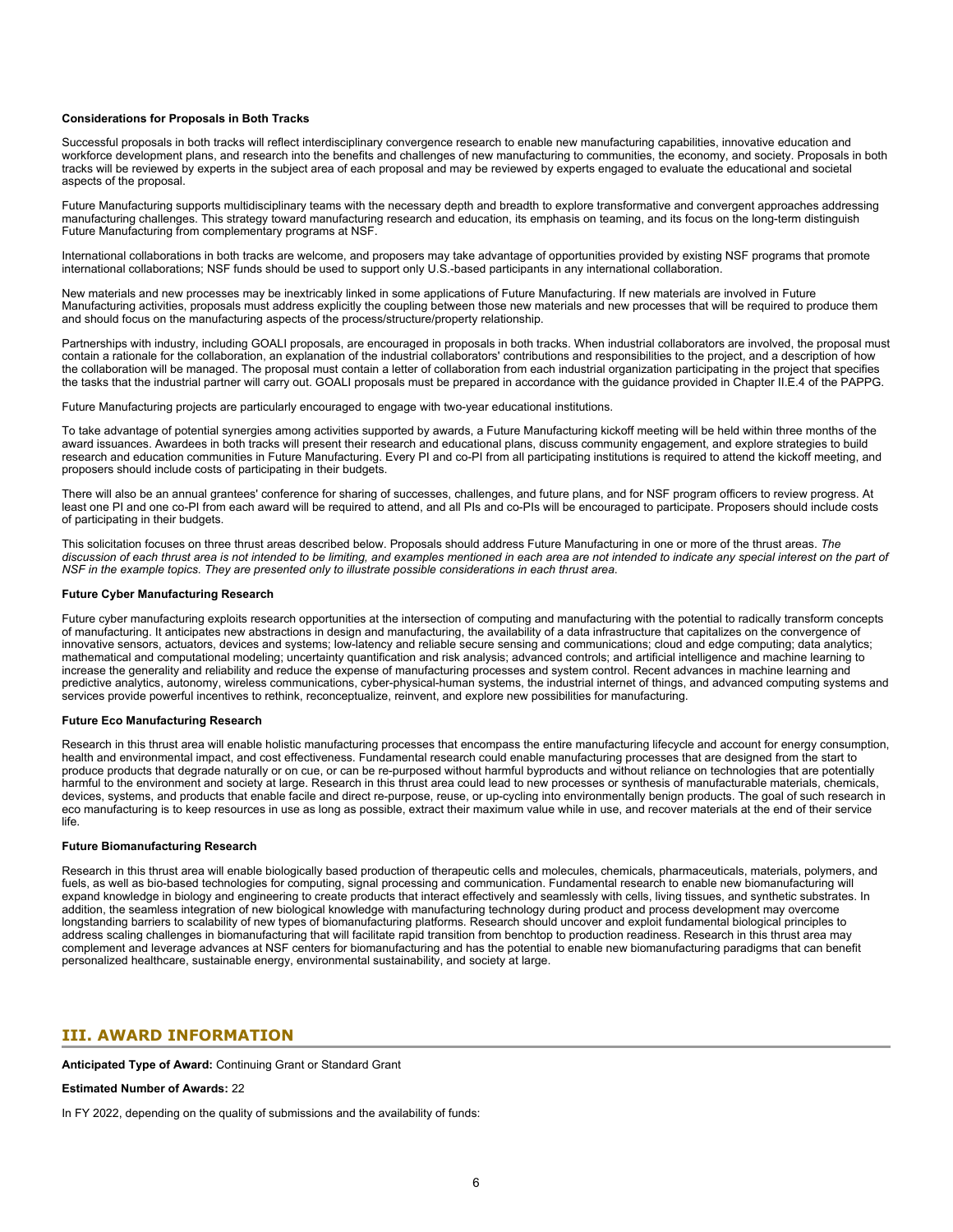- approximately 8 FMRG will be awarded as Standard Grants or Continuing Grants for a period up to four years; and
- approximately 14 FMSG will be awarded as Standard Grants or Continuing Grants for a period up to two years.

**Proposals Involving Multiple Organizations.** The Proposal & Award Policies & Procedures Guide (PAPPG) describes two kinds of collaborative proposal formats. This solicitation allows only a single proposal submission with subawards administered by the lead organization (Chapter II.D.3.a). For proposals involving multiple organizations, a lead organization must submit a proposal that describes the entire project. Funds may be distributed to other participating organizations as subawards from the lead organization. A budget on the standard NSF budget form and budget justification should be included for each subawardee. Separately submitted collaborative proposals will be returned without review.

#### **Anticipated Funding Amount:** \$30,500,000

Estimated program budget, number of awards and average award size/duration are subject to the availability of funds.

# <span id="page-6-0"></span>**IV. ELIGIBILITY INFORMATION**

#### **Who May Submit Proposals:**

The categories of proposers eligible to submit proposals to the National Science Foundation are identified in the *NSF Proposal & Award Policies & Procedures Guide* (PAPPG), Chapter I.E. Unaffiliated individuals are not eligible to submit proposals in response to this solicitation.

#### **Who May Serve as PI:**

There are no restrictions or limits.

#### **Limit on Number of Proposals per Organization:**

There are no restrictions or limits.

#### **Limit on Number of Proposals per PI or co-PI:**

An investigator may be a PI, co-PI or Senior Personnel on only one proposal in each track (FMRG and FMSG). In the event that an investigator exceeds this limit, proposals received within the limit will be accepted based on earliest date and time of proposal submission. The remainder will be returned without review. This limitation includes proposals submitted by a lead organization and any subawards included as part of a proposal involving multiple institutions.

# <span id="page-6-1"></span>**V. PROPOSAL PREPARATION AND SUBMISSION INSTRUCTIONS**

# **A. Proposal Preparation Instructions**

**Full Proposal Preparation Instructions**: Proposers may opt to submit proposals in response to this Program Solicitation via Research.gov or Grants.gov.

- Full Proposals submitted via Research.gov: Proposals submitted in response to this program solicitation should be prepared and submitted in accordance with the general guidelines contained in the *NSF Proposal and Award Policies and Procedures Guide* (PAPPG). The complete text of the PAPPG is available electronically on the NSF website at: [https://www.nsf.gov/publications/pub\\_summ.jsp?ods\\_key=pappg](https://www.nsf.gov/publications/pub_summ.jsp?ods_key=pappg). Paper copies of the PAPPG may be obtained from the NSF Publications Clearinghouse, telephone (703) 292-8134 or by e-mail from [nsfpubs@nsf.gov.](mailto:nsfpubs@nsf.gov) The Prepare New Proposal setup will prompt you for the program solicitation number.
- Full proposals submitted via Grants.gov: Proposals submitted in response to this program solicitation via Grants.gov should be prepared and submitted in accordance with the *NSF Grants.gov Application Guide: A Guide for the Preparation and Submission of NSF Applications via Grants.gov*. The complete text of the *NSF Grants.gov Application Guide* is available on the Grants.gov website and on the NSF website at: [\(https://www.nsf.gov/publications/pub\\_summ.jsp?ods\\_key=grantsgovguide\)](https://www.nsf.gov/publications/pub_summ.jsp?ods_key=grantsgovguide). To obtain copies of the Application Guide and Application Forms Package, click on the Apply tab on the Grants.gov site, then click on the Apply Step 1: Download a Grant Application Package and Application Instructions link and enter the funding opportunity number, (the program solicitation number without the NSF prefix) and press the Download Package button. Paper copies of the Grants.gov Application Guide also may be obtained from the NSF Publications Clearinghouse, telephone (703) 292-8134 or by e-mail from [nsfpubs@nsf.gov.](mailto:nsfpubs@nsf.gov)

See PAPPG Chapter II.C.2 for guidance on the required sections of a full research proposal submitted to NSF. Please note that the proposal preparation instructions provided in this program solicitation may deviate from the PAPPG instructions.

The title of the proposal must be preceded by the prefix "FMRG:" for Future Manufacturing Research Grants or "FMSG:" for Future Manufacturing Seed Grants, followed by the prefix that identifies the major thrust area of the proposal - "Cyber:" for Cyber manufacturing, "Eco:" for Eco manufacturing or "Bio:" for Biomanufacturing.

#### **Required Sections in FMSG and FMRG proposals**

In addition to the content specified in the PAPPG, including the requirement for a separate section labeled "Broader Impacts", the Project Description for an FMRG or FMSG proposal must contain the following two subsections:

**Research Description:** The Research Description section must describe the technical rationale and approach of the proposed activities. It should describe the challenges that drive the research problem. This section should describe the research plan including descriptions of major tasks, the primary organization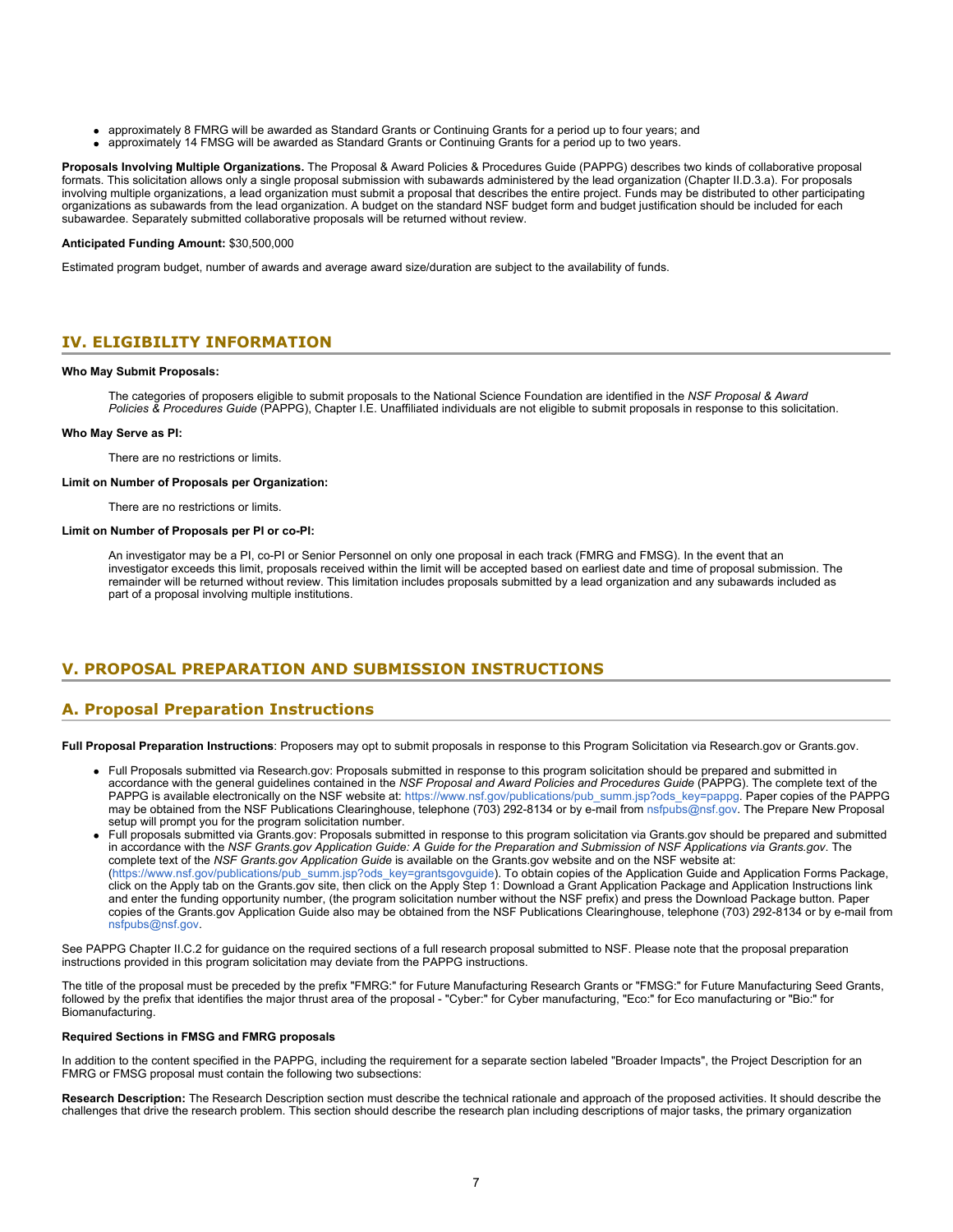responsible for each task, and milestones. It should present metrics for success. This section should also describe major program risks and potential mitigation approaches.

**Enabling Future Manufacturing:** This section should describe how the proposed fundamental research will enable Future Manufacturing. This section should describe the significant impacts of the proposed research, what field(s) of manufacturing will be transformed, and the major challenges that must be overcome. It should describe how results from the proposed research could be translated to enable new manufacturing and how that manufacturing differs from current practice. This section should describe how the proposal's interdisciplinary research team is equipped to address research aimed at Future Manufacturing. Because the Future Manufacturing program strives to sustain U.S. competitiveness in manufacturing, proposals must include a brief description of the global context for their proposed work that explains what other leading countries are doing in the proposal's area of fundamental research, its translation to manufacturing and/or in future manufacturing advances.

#### **The Project Description for FMRG proposals must contain the following additional two subsections:**

**Scope and Scale:** This section should justify the proposed scope and scale of work. It should explain why the project requires the selected researchers and scope of expertise, why it needs the types and length of time for specific research activities, and how the transferability and scalability of the proposed solutions justify the scale. The section is not intended to be a rehashing of budget justifications, but a discussion of what resources are needed to accomplish the activity and the difference that accomplishing the proposed tasks will make.

**Project Management and Collaboration Plan:** This section should describe how the project and collaborations will be managed. The plan should identify organizational responsibilities and how the project will be managed, including approaches for meeting project goals. The plan should include: 1) the specific roles of the project participants in all involved organizations; 2) information on how the project will be managed across all the investigators, institutions, and/or disciplines; 3) approaches for integration of research components throughout the project and, 4) identification of the specific coordination mechanisms that will enable cross-investigator, cross-institution and/or cross-discipline integration. The plan should include a Gantt chart that lays out the sequence of activities and identifies the responsible organization for each of them. It should include a description of the milestones to be achieved in the project and evaluation criteria to assess success.

#### **Description of Proposed Education and Workforce Development Activities**

An FMSG or FMRG proposal must contain a plan that describes how the proposed research will form a basis for training a new generation in Future Manufacturing, including members of the skilled technical workforce. Commensurate with the scope of the proposal and project budget, the plan may encompass training and/or curricula for a range of future workforce participants, including graduate, undergraduate, and K-12 students; those in technical certification and associate degree programs (technicians); professionals in continuing education; and students in online education programs. The plan could describe how new and incumbent engineers, scientists, and technicians will acquire the required skills to enter the Future Manufacturing workforce. For plans focused on technician education at two-year institutions, faculty from two-year institutions must be included and have a leadership role in the implementation of the plan, and it must be clear how the project will impact the two-year institution's technician education programs.

For FMSG proposals, the Education and Workforce Development planned activities should be integrated into the Project Description.

For FMRG proposals, the planned activities must be described in a section titled "Education and Workforce Development Plan" (maximum three pages) that must be submitted as a Supplementary Document. The FMRG Education and Workforce Development Plan should recognize that convergence research produces a new content domain at the intersection of participating content domains. The plan could describe how training programs and/or curricula will be developed once a new content domain has been identified. The plan could identify evidence-based practices grounded in learning theory (e.g., experiential learning) that are likely to be successful in the new content domain. The plan could define the knowledge, skills, and abilities (KSAs) required to conduct the proposed research beyond those obtained in a traditional curriculum, how students will acquire them. The plan could describe efforts to develop instructional materials and mentoring that will enable faculty to implement the proposed education strategies.

The FMRG project team should have appropriate expertise in specific evidence-based pedagogical approaches and assessment, which should be reflected in the education plan. The plan should describe how the educational activities will be assessed and how the readiness of participants to engage in Future Manufacturing with skills and competencies desired by industry will be evaluated. The assessment plan should include a logic model or other tool that connects the education and workforce development goals and activities to specific outputs and outcomes.

# <span id="page-7-0"></span>**B. Budgetary Information**

#### **Cost Sharing:**

Inclusion of voluntary committed cost sharing is prohibited.

# <span id="page-7-1"></span>**C. Due Dates**

**Full Proposal Deadline(s)** (due by 5 p.m. submitter's local time):

May 10, 2022

# <span id="page-7-2"></span>**D. Research.gov/Grants.gov Requirements**

#### **For Proposals Submitted Via Research.gov:**

To prepare and submit a proposal via Research.gov, see detailed technical instructions available at: [https://www.research.gov/research](https://www.research.gov/research-portal/appmanager/base/desktop?_nfpb=true&_pageLabel=research_node_display&_nodePath=/researchGov/Service/Desktop/ProposalPreparationandSubmission.html)[portal/appmanager/base/desktop?](https://www.research.gov/research-portal/appmanager/base/desktop?_nfpb=true&_pageLabel=research_node_display&_nodePath=/researchGov/Service/Desktop/ProposalPreparationandSubmission.html)

[\\_nfpb=true&\\_pageLabel=research\\_node\\_display&\\_nodePath=/researchGov/Service/Desktop/ProposalPreparationandSubmission.html](https://www.research.gov/research-portal/appmanager/base/desktop?_nfpb=true&_pageLabel=research_node_display&_nodePath=/researchGov/Service/Desktop/ProposalPreparationandSubmission.html). For Research.gov user support, call the Research.gov Help Desk at 1-800-673-6188 or e-mail [rgov@nsf.gov](mailto:rgov@nsf.gov). The Research.gov Help Desk answers general technical questions related to the use of the Research.gov system. Specific questions related to this program solicitation should be referred to the NSF program staff contact(s) listed in Section VIII of this funding opportunity.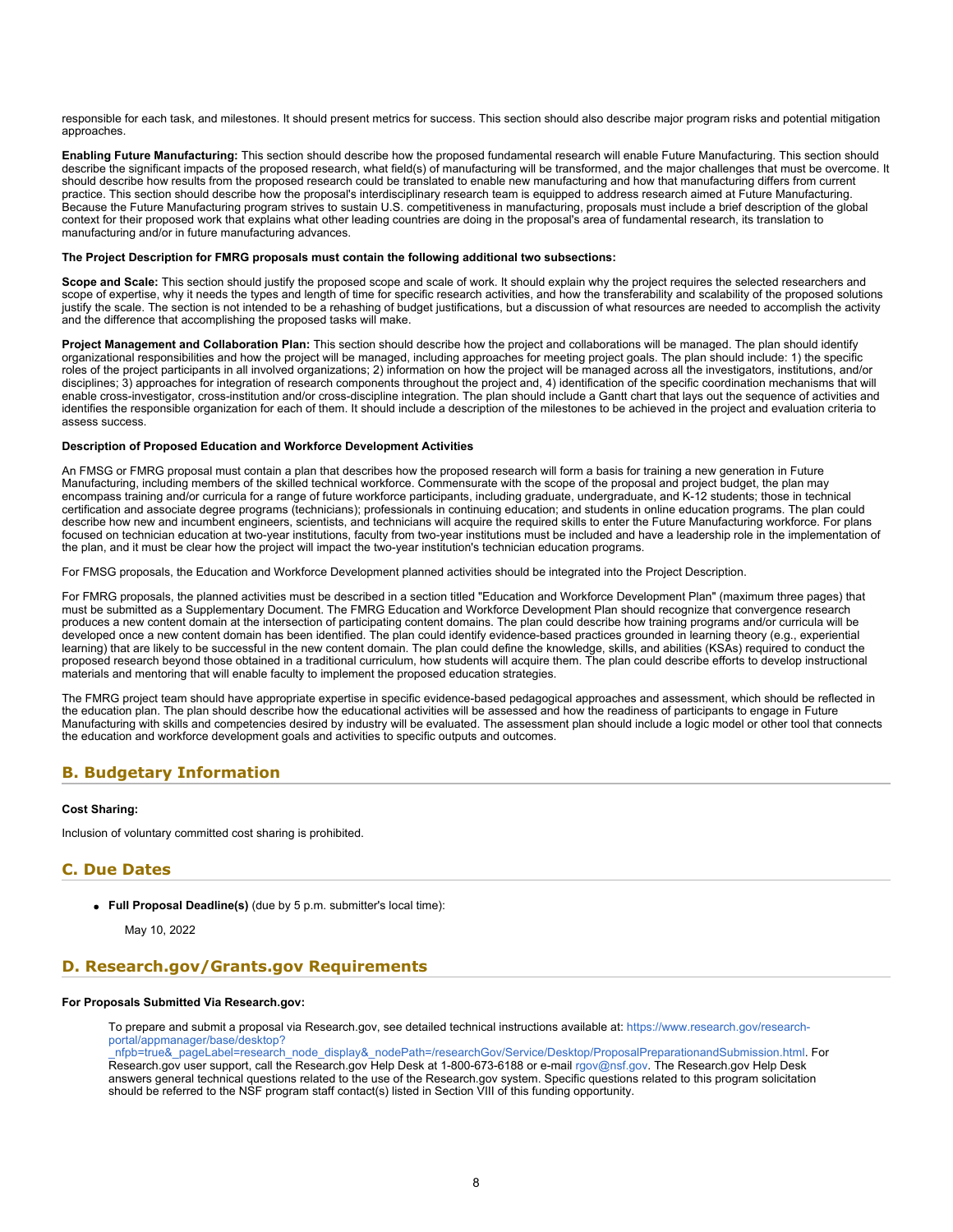#### **For Proposals Submitted Via Grants.gov:**

Before using Grants.gov for the first time, each organization must register to create an institutional profile. Once registered, the applicant's organization can then apply for any federal grant on the Grants.gov website. Comprehensive information about using Grants.gov is available on the Grants.gov Applicant Resources webpage:<https://www.grants.gov/web/grants/applicants.html>. In addition, the NSF Grants.gov Application Guide (see link in Section V.A) provides instructions regarding the technical preparation of proposals via Grants.gov. For Grants.gov user support, contact the Grants.gov Contact Center at 1-800-518-4726 or by email: [support@grants.gov.](mailto:support@grants.gov) The Grants.gov Contact Center answers general technical questions related to the use of Grants.gov. Specific questions related to this program solicitation should be referred to the NSF program staff contact(s) listed in Section VIII of this solicitation.

*Submitting the Proposal:* Once all documents have been completed, the Authorized Organizational Representative (AOR) must submit the application to Grants.gov and verify the desired funding opportunity and agency to which the application is submitted. The AOR must then sign and submit the application to Grants.gov. The completed application will be transferred to the NSF FastLane system for further processing.

Proposers that submitted via Research.gov may use Research.gov to verify the status of their submission to NSF. For proposers that submitted via Grants.gov, until an application has been received and validated by NSF, the Authorized Organizational Representative may check the status of an application on Grants.gov. After proposers have received an e-mail notification from NSF, Research.gov should be used to check the status of an application.

### <span id="page-8-0"></span>**VI. NSF PROPOSAL PROCESSING AND REVIEW PROCEDURES**

Proposals received by NSF are assigned to the appropriate NSF program for acknowledgement and, if they meet NSF requirements, for review. All proposals are carefully reviewed by a scientist, engineer, or educator serving as an NSF Program Officer, and usually by three to ten other persons outside NSF either as *ad hoc* reviewers, panelists, or both, who are experts in the particular fields represented by the proposal. These reviewers are selected by Program Officers charged with oversight of the review process. Proposers are invited to suggest names of persons they believe are especially well qualified to review the proposal and/or persons they would prefer not review the proposal. These suggestions may serve as one source in the reviewer selection process at the Program Officer's discretion. Submission of such names, however, is optional. Care is taken to ensure that reviewers have no conflicts of interest with the proposal. In addition, Program Officers may obtain comments from site visits before recommending final action on proposals. Senior NSF staff further review recommendations for awards. A flowchart that depicts the entire NSF proposal and award process (and associated timeline) is included in PAPPG Exhibit III-1.

A comprehensive description of the Foundation's merit review process is available on the NSF website at: [https://www.nsf.gov/bfa/dias/policy/merit\\_review/](https://www.nsf.gov/bfa/dias/policy/merit_review/).

Proposers should also be aware of core strategies that are essential to the fulfillment of NSF's mission, as articulated in *[Building the Future: Investing in](https://www.nsf.gov/publications/pub_summ.jsp?ods_key=nsf18045) [Discovery and Innovation - NSF Strategic Plan for Fiscal Years \(FY\) 2018 – 2022](https://www.nsf.gov/publications/pub_summ.jsp?ods_key=nsf18045)*. These strategies are integrated in the program planning and implementation process, of which proposal review is one part. NSF's mission is particularly well-implemented through the integration of research and education and broadening participation in NSF programs, projects, and activities.

One of the strategic objectives in support of NSF's mission is to foster integration of research and education through the programs, projects, and activities it supports at academic and research institutions. These institutions must recruit, train, and prepare a diverse STEM workforce to advance the frontiers of science and participate in the U.S. technology-based economy. NSF's contribution to the national innovation ecosystem is to provide cutting-edge research under the guidance of the Nation's most creative scientists and engineers. NSF also supports development of a strong science, technology, engineering, and mathematics (STEM) workforce by investing in building the knowledge that informs improvements in STEM teaching and learning.

NSF's mission calls for the broadening of opportunities and expanding participation of groups, institutions, and geographic regions that are underrepresented in STEM disciplines, which is essential to the health and vitality of science and engineering. NSF is committed to this principle of diversity and deems it central to the programs, projects, and activities it considers and supports.

# <span id="page-8-1"></span>**A. Merit Review Principles and Criteria**

The National Science Foundation strives to invest in a robust and diverse portfolio of projects that creates new knowledge and enables breakthroughs in understanding across all areas of science and engineering research and education. To identify which projects to support, NSF relies on a merit review process that incorporates consideration of both the technical aspects of a proposed project and its potential to contribute more broadly to advancing NSF's mission "to promote the progress of science; to advance the national health, prosperity, and welfare; to secure the national defense; and for other purposes." NSF makes every effort to conduct a fair, competitive, transparent merit review process for the selection of projects.

#### **1. Merit Review Principles**

These principles are to be given due diligence by PIs and organizations when preparing proposals and managing projects, by reviewers when reading and evaluating proposals, and by NSF program staff when determining whether or not to recommend proposals for funding and while overseeing awards. Given that NSF is the primary federal agency charged with nurturing and supporting excellence in basic research and education, the following three principles apply:

- All NSF projects should be of the highest quality and have the potential to advance, if not transform, the frontiers of knowledge.
- NSF projects, in the aggregate, should contribute more broadly to achieving societal goals. These "Broader Impacts" may be accomplished through the research itself, through activities that are directly related to specific research projects, or through activities that are supported by, but are complementary to, the project. The project activities may be based on previously established and/or innovative methods and approaches, but in either case must be well justified.
- Meaningful assessment and evaluation of NSF funded projects should be based on appropriate metrics, keeping in mind the likely correlation between the effect of broader impacts and the resources provided to implement projects. If the size of the activity is limited, evaluation of that activity in isolation is not likely to be meaningful. Thus, assessing the effectiveness of these activities may best be done at a higher, more aggregated, level than the individual project.

With respect to the third principle, even if assessment of Broader Impacts outcomes for particular projects is done at an aggregated level, PIs are expected to be accountable for carrying out the activities described in the funded project. Thus, individual projects should include clearly stated goals, specific descriptions of the activities that the PI intends to do, and a plan in place to document the outputs of those activities.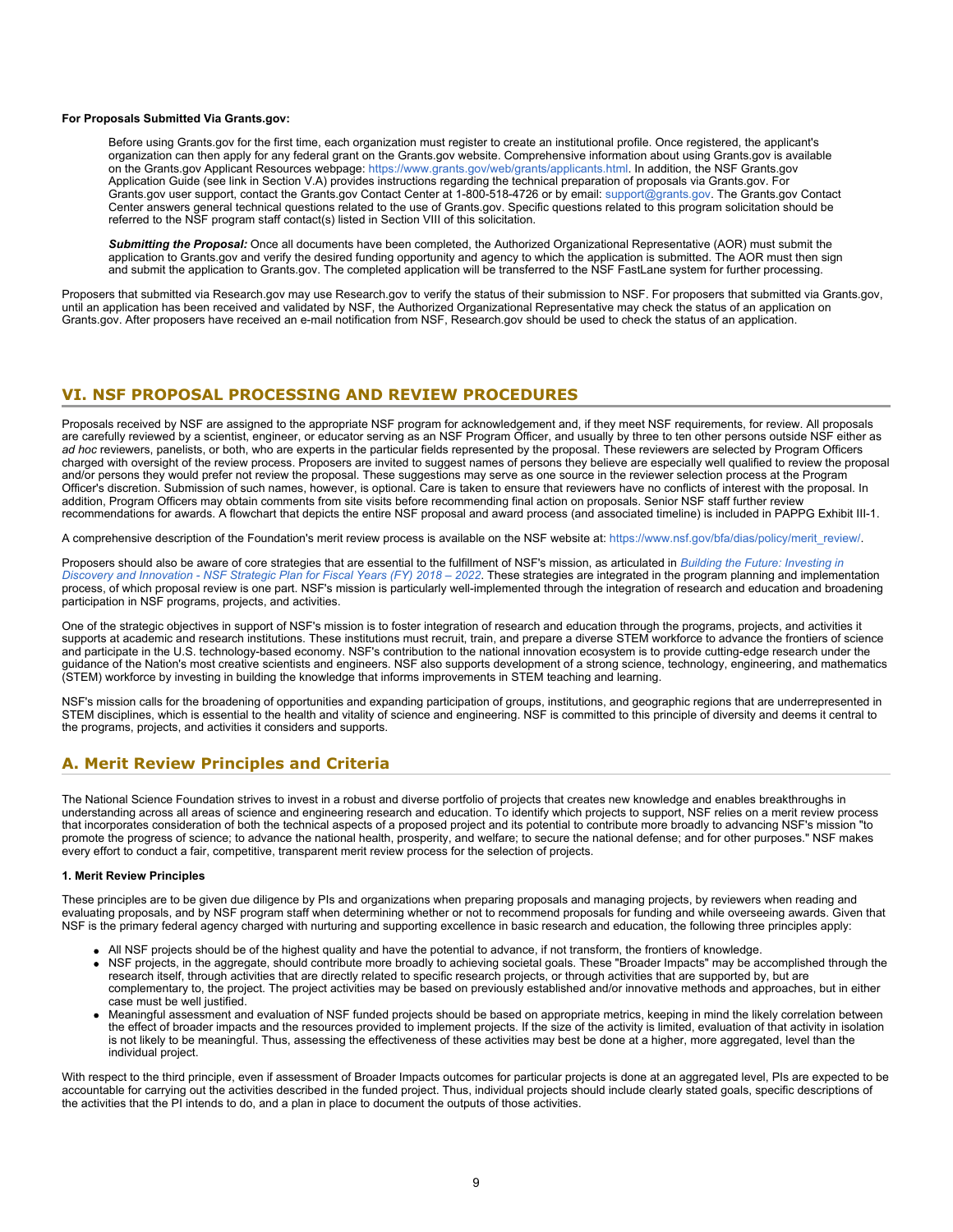These three merit review principles provide the basis for the merit review criteria, as well as a context within which the users of the criteria can better understand their intent.

#### **2. Merit Review Criteria**

All NSF proposals are evaluated through use of the two National Science Board approved merit review criteria. In some instances, however, NSF will employ additional criteria as required to highlight the specific objectives of certain programs and activities.

The two merit review criteria are listed below. **Both** criteria are to be given **full consideration** during the review and decision-making processes; each criterion is necessary but neither, by itself, is sufficient. Therefore, proposers must fully address both criteria. (PAPPG Chapter II.C.2.d(i). contains additional information for use by proposers in development of the Project Description section of the proposal). Reviewers are strongly encouraged to review the criteria, including PAPPG Chapter II.C.2.d(i), prior to the review of a proposal.

When evaluating NSF proposals, reviewers will be asked to consider what the proposers want to do, why they want to do it, how they plan to do it, how they will know if they succeed, and what benefits could accrue if the project is successful. These issues apply both to the technical aspects of the proposal and the way in which the project may make broader contributions. To that end, reviewers will be asked to evaluate all proposals against two criteria:

- **Intellectual Merit:** The Intellectual Merit criterion encompasses the potential to advance knowledge; and
- **Broader Impacts:** The Broader Impacts criterion encompasses the potential to benefit society and contribute to the achievement of specific, desired societal outcomes.

The following elements should be considered in the review for both criteria:

- 1. What is the potential for the proposed activity to
- a. Advance knowledge and understanding within its own field or across different fields (Intellectual Merit); and
	- b. Benefit society or advance desired societal outcomes (Broader Impacts)?
- 2. To what extent do the proposed activities suggest and explore creative, original, or potentially transformative concepts?
- 3. Is the plan for carrying out the proposed activities well-reasoned, well-organized, and based on a sound rationale? Does the plan incorporate a mechanism to assess success?
- 4. How well qualified is the individual, team, or organization to conduct the proposed activities?
- 5. Are there adequate resources available to the PI (either at the home organization or through collaborations) to carry out the proposed activities?

Broader impacts may be accomplished through the research itself, through the activities that are directly related to specific research projects, or through activities that are supported by, but are complementary to, the project. NSF values the advancement of scientific knowledge and activities that contribute to achievement of societally relevant outcomes. Such outcomes include, but are not limited to: full participation of women, persons with disabilities, and other underrepresented groups in science, technology, engineering, and mathematics (STEM); improved STEM education and educator development at any level; increased public scientific literacy and public engagement with science and technology; improved well-being of individuals in society; development of a diverse, globally competitive STEM workforce; increased partnerships between academia, industry, and others; improved national security; increased economic competitiveness of the United States; and enhanced infrastructure for research and education.

Proposers are reminded that reviewers will also be asked to review the Data Management Plan and the Postdoctoral Researcher Mentoring Plan, as appropriate.

#### **Additional Solicitation Specific Review Criteria**

For FMSG and FMRG proposals:

How effective and compelling is the proposal's argument that the proposed fundamental research will eliminate barriers that limit manufacturing today and catalyze new manufacturing capabilities?

For FMRG proposals:

- How effective and compelling is the proposal's argument that the proposed educational activities will equip students and other workforce participants with the skills to engage in Future Manufacturing and broaden participation by building on best practices and evidence-based approaches?
- How effectively does the proposal anticipate effects of Future Manufacturing on the economy, labor force, industry and/or society at large, including in a global context?
- Is the composition of the multidisciplinary team appropriate for the scope of the proposed activities, and how effectively are proposed activities integrated among team members?

# <span id="page-9-0"></span>**B. Review and Selection Process**

Proposals submitted in response to this program solicitation will be reviewed by Ad hoc Review and/or Panel Review.

Reviewers will be asked to evaluate proposals using two National Science Board approved merit review criteria and, if applicable, additional program specific criteria. A summary rating and accompanying narrative will generally be completed and submitted by each reviewer and/or panel. The Program Officer assigned to manage the proposal's review will consider the advice of reviewers and will formulate a recommendation.

After scientific, technical and programmatic review and consideration of appropriate factors, the NSF Program Officer recommends to the cognizant Division Director whether the proposal should be declined or recommended for award. NSF strives to be able to tell applicants whether their proposals have been declined or recommended for funding within six months. Large or particularly complex proposals or proposals from new awardees may require additional review and processing time. The time interval begins on the deadline or target date, or receipt date, whichever is later. The interval ends when the Division Director acts upon the Program Officer's recommendation.

After programmatic approval has been obtained, the proposals recommended for funding will be forwarded to the Division of Grants and Agreements for review of business, financial, and policy implications. After an administrative review has occurred, Grants and Agreements Officers perform the processing and issuance of a grant or other agreement. Proposers are cautioned that only a Grants and Agreements Officer may make commitments, obligations or awards on behalf of NSF or authorize the expenditure of funds. No commitment on the part of NSF should be inferred from technical or budgetary discussions with a NSF Program Officer. A Principal Investigator or organization that makes financial or personnel commitments in the absence of a grant or cooperative agreement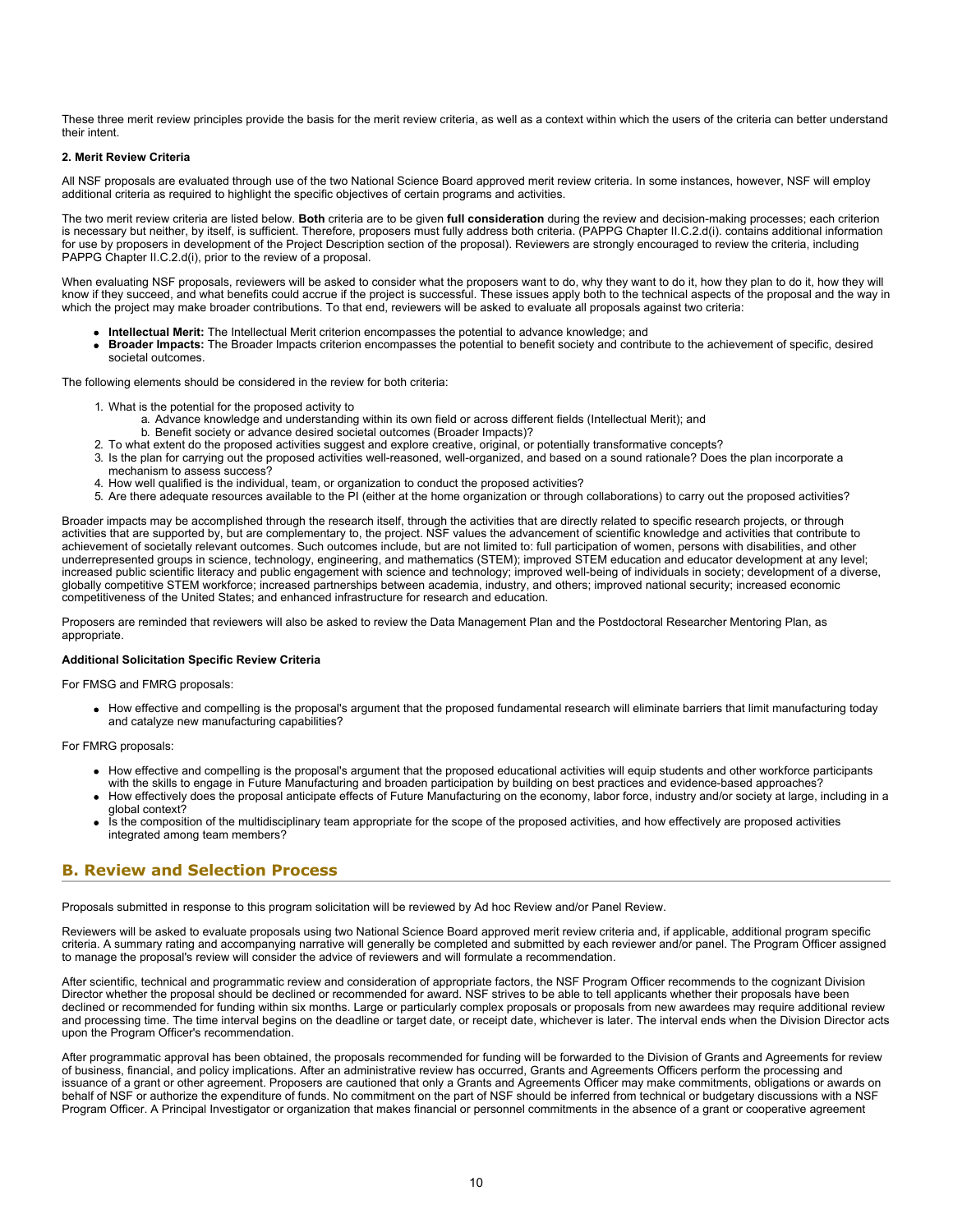signed by the NSF Grants and Agreements Officer does so at their own risk.

Once an award or declination decision has been made, Principal Investigators are provided feedback about their proposals. In all cases, reviews are treated as confidential documents. Verbatim copies of reviews, excluding the names of the reviewers or any reviewer-identifying information, are sent to the Principal Investigator/Project Director by the Program Officer. In addition, the proposer will receive an explanation of the decision to award or decline funding.

# <span id="page-10-0"></span>**VII. AWARD ADMINISTRATION INFORMATION**

### <span id="page-10-1"></span>**A. Notification of the Award**

Notification of the award is made to *the submitting organization* by a Grants Officer in the Division of Grants and Agreements. Organizations whose proposals are declined will be advised as promptly as possible by the cognizant NSF Program administering the program. Verbatim copies of reviews, not including the identity of the reviewer, will be provided automatically to the Principal Investigator. (See Section VI.B. for additional information on the review process.)

# <span id="page-10-2"></span>**B. Award Conditions**

An NSF award consists of: (1) the award notice, which includes any special provisions applicable to the award and any numbered amendments thereto; (2) the budget, which indicates the amounts, by categories of expense, on which NSF has based its support (or otherwise communicates any specific approvals or disapprovals of proposed expenditures); (3) the proposal referenced in the award notice; (4) the applicable award conditions, such as Grant General Conditions (GC-1)\*; or Research Terms and Conditions\* and (5) any announcement or other NSF issuance that may be incorporated by reference in the award notice. Cooperative agreements also are administered in accordance with NSF Cooperative Agreement Financial and Administrative Terms and Conditions (CA-FATC) and the applicable Programmatic Terms and Conditions. NSF awards are electronically signed by an NSF Grants and Agreements Officer and transmitted electronically to the organization via e-mail.

\*These documents may be accessed electronically on NSF's Website at [https://www.nsf.gov/awards/managing/award\\_conditions.jsp?org=NSF](https://www.nsf.gov/awards/managing/award_conditions.jsp?org=NSF). Paper copies may be obtained from the NSF Publications Clearinghouse, telephone (703) 292-8134 or by e-mail from [nsfpubs@nsf.gov.](mailto:nsfpubs@nsf.gov)

More comprehensive information on NSF Award Conditions and other important information on the administration of NSF awards is contained in the NSF *Proposal & Award Policies & Procedures Guide* (PAPPG) Chapter VII, available electronically on the NSF Website at [https://www.nsf.gov/publications/pub\\_summ.jsp?ods\\_key=pappg.](https://www.nsf.gov/publications/pub_summ.jsp?ods_key=pappg)

#### **Special Award Conditions:**

Awardees will be required to attend the kickoff meeting described above and annual FM grantees' conferences for the duration of their award.

### <span id="page-10-3"></span>**C. Reporting Requirements**

For all multi-year grants (including both standard and continuing grants), the Principal Investigator must submit an annual project report to the cognizant Program Officer no later than 90 days prior to the end of the current budget period. (Some programs or awards require submission of more frequent project reports). No later than 120 days following expiration of a grant, the PI also is required to submit a final project report, and a project outcomes report for the general public.

Failure to provide the required annual or final project reports, or the project outcomes report, will delay NSF review and processing of any future funding increments as well as any pending proposals for all identified PIs and co-PIs on a given award. PIs should examine the formats of the required reports in advance to assure availability of required data.

PIs are required to use NSF's electronic project-reporting system, available through Research.gov, for preparation and submission of annual and final project reports. Such reports provide information on accomplishments, project participants (individual and organizational), publications, and other specific products and impacts of the project. Submission of the report via Research.gov constitutes certification by the PI that the contents of the report are accurate and complete. The project outcomes report also must be prepared and submitted using Research.gov. This report serves as a brief summary, prepared specifically for the public, of the nature and outcomes of the project. This report will be posted on the NSF website exactly as it is submitted by the PI.

More comprehensive information on NSF Reporting Requirements and other important information on the administration of NSF awards is contained in the *NSF Proposal & Award Policies & Procedures Guide* (PAPPG) Chapter VII, available electronically on the NSF Website at [https://www.nsf.gov/publications/pub\\_summ.jsp?ods\\_key=pappg.](https://www.nsf.gov/publications/pub_summ.jsp?ods_key=pappg)

# <span id="page-10-4"></span>**VIII. AGENCY CONTACTS**

*Please note that the program contact information is current at the time of publishing. See program website for any updates to the points of contact.*

General inquiries regarding this program should be made to:

- William Olbricht, Program Director, (ENG/CBET), telephone: (703) 292-4842, email: [wolbrich@nsf.gov](mailto:wolbrich@nsf.gov)
- Andrew B. Wells, Program Director, (ENG/CMMI), telephone: (703) 292-7225, email: [awells@nsf.gov](mailto:awells@nsf.gov)
- Eyad Abed, Expert, (ENG/ECCS), telephone: (703) 292-2303, email: [eabed@nsf.gov](mailto:eabed@nsf.gov)
- Jose Colom-Ustariz, Program Director, (OIA), telephone: (703) 292-7088, email: [jcolom@nsf.gov](mailto:jcolom@nsf.gov)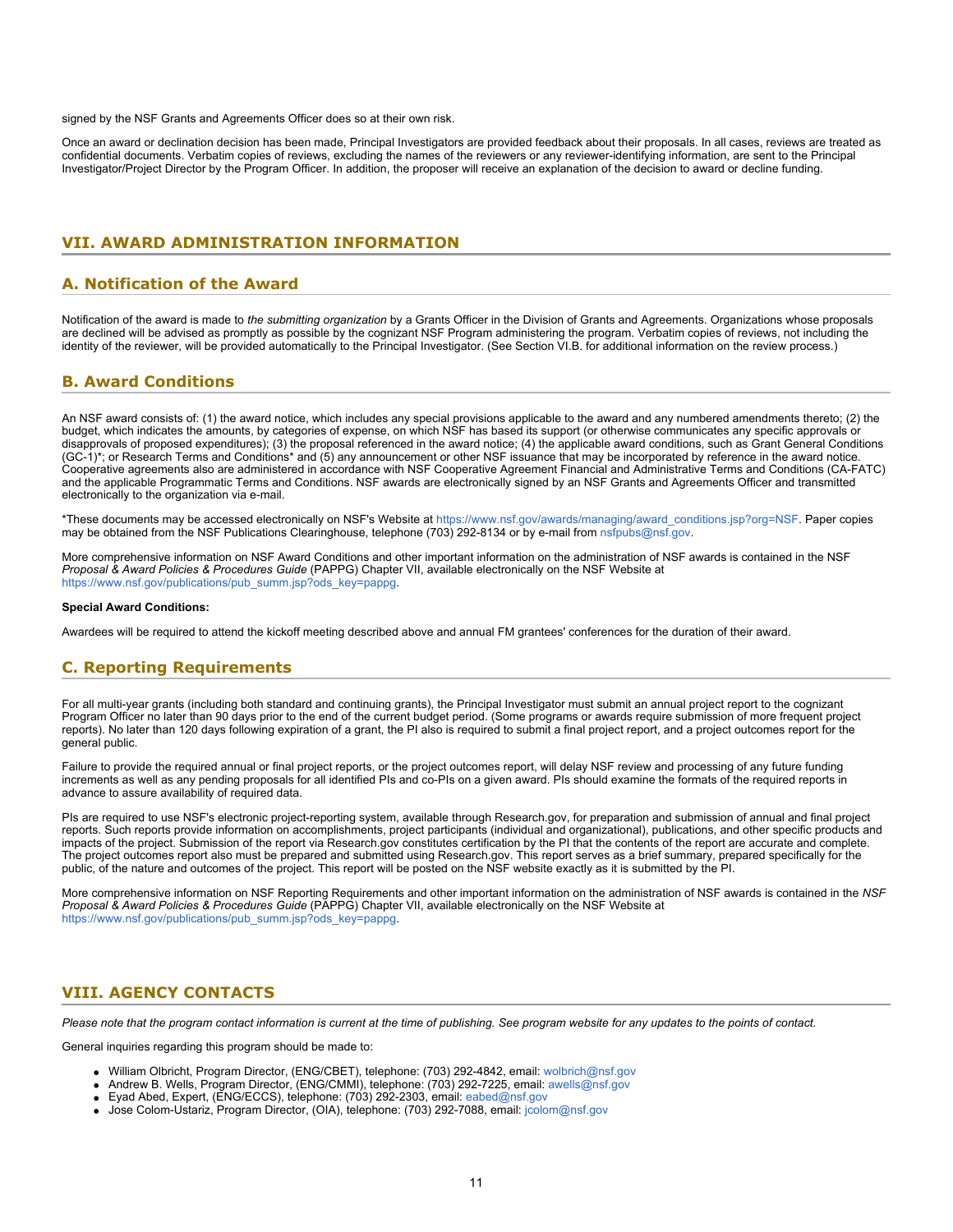- Dana L. Denick, Program Director, (ENG/EEC), telephone: (703) 292-8866, email: [ddenick@nsf.gov](mailto:ddenick@nsf.gov)
- Bianca Garner, Program Director, (BIO/MCB), telephone: (703) 292-2100, email: [bgarner@nsf.gov](mailto:bgarner@nsf.gov)
- Claudia Gonzalez-Vallejo, Program Director, (SBE/SES), telephone: (703) 292-7836, email: [clagonza@nsf.gov](mailto:clagonza@nsf.gov)
- Nakhiah C. Goulbourne, Program Director, (ENG/CMMI), telephone: (703) 292-7715, email: [ngoulbou@nsf.gov](mailto:ngoulbou@nsf.gov)
- John Jackman, Program Director, (EHR/DUE), telephone: (703) 292-4816, email: [jjackman@nsf.gov](mailto:jjackman@nsf.gov)
- Eun Heui Kim, Program Director, (MPS/DMS), telephone: (703) 292-2091, email: [eukim@nsf.gov](mailto:eukim@nsf.gov)
- Bruce M. Kramer, Program Director, Senior Advisor, (ENG/CMMI), telephone: (703) 292-5348, email: [bkramer@nsf.gov](mailto:bkramer@nsf.gov)
- Paul A. Lane, Program Director, (MPS/DMR), telephone: (703) 292-2453, email: [plane@nsf.gov](mailto:plane@nsf.gov)
- Jenshan Lin, Program Director, (ENG/ECCS), telephone: (703) 292-7360, email: [jenlin@nsf.gov](mailto:jenlin@nsf.gov)
- Debasis Majumdar, Program Director, (MPS/DMR), telephone: (703) 292-4709, email: [dmajumda@nsf.gov](mailto:dmajumda@nsf.gov)
- Elizabeth Mirowski, Program Director, (ENG/IIP), telephone: (703) 292-2936, email: [emirowsk@nsf.gov](mailto:emirowsk@nsf.gov)
- Kenneth Moloy, Program Director, (MPS/CHE), telephone: (703) 292-8441, email: [kmoloy@nsf.gov](mailto:kmoloy@nsf.gov)
- Erik Pierstorff, Program Director, (ENG/IIP), telephone: (703) 292-2165, email: [epiersto@nsf.gov](mailto:epiersto@nsf.gov)
- Carole J. Read, Program Director, (ENG/CBET), telephone: (703) 292-2418, email: [cread@nsf.gov](mailto:cread@nsf.gov) Ralph F. Wachter, Program Director, (CISE/CNS), telephone: (703) 292-8950, email: [rwachter@nsf.gov](mailto:rwachter@nsf.gov)

For questions related to the use of FastLane or Research.gov, contact:

- FastLane and Research.gov Help Desk: 1-800-673-6188
- FastLane Help Desk e-mail: [fastlane@nsf.gov](mailto:fastlane@nsf.gov)
- Research.gov Help Desk e-mail: [rgov@nsf.gov](mailto:rgov@nsf.gov)

For questions relating to Grants.gov contact:

Grants.gov Contact Center: If the Authorized Organizational Representatives (AOR) has not received a confirmation message from Grants.gov within 48 hours of submission of application, please contact via telephone: 1-800-518-4726; e-mail: [support@grants.gov](mailto:support@grants.gov).

General inquiries regarding this program should be made to [futuremanufacturing@nsf.gov](mailto:futuremanufacturing@nsf.gov).

# <span id="page-11-0"></span>**IX. OTHER INFORMATION**

The NSF website provides the most comprehensive source of information on NSF Directorates (including contact information), programs and funding opportunities. Use of this website by potential proposers is strongly encouraged. In addition, "NSF Update" is an information-delivery system designed to keep potential proposers and other interested parties apprised of new NSF funding opportunities and publications, important changes in proposal and award policies and procedures, and upcoming NSF [Grants Conferences](https://www.nsf.gov/bfa/dias/policy/outreach.jsp). Subscribers are informed through e-mail or the user's Web browser each time new publications are issued that match their identified interests. "NSF Update" also is available on [NSF's website](https://www.nsf.gov/cgi-bin/goodbye?https://public.govdelivery.com/accounts/USNSF/subscriber/new?topic_id=USNSF_179).

Grants.gov provides an additional electronic capability to search for Federal government-wide grant opportunities. NSF funding opportunities may be accessed via this mechanism. Further information on Grants.gov may be obtained at [https://www.grants.gov](https://www.grants.gov/).

# **ABOUT THE NATIONAL SCIENCE FOUNDATION**

The National Science Foundation (NSF) is an independent Federal agency created by the National Science Foundation Act of 1950, as amended (42 USC 1861-75). The Act states the purpose of the NSF is "to promote the progress of science; [and] to advance the national health, prosperity, and welfare by supporting research and education in all fields of science and engineering."

NSF funds research and education in most fields of science and engineering. It does this through grants and cooperative agreements to more than 2,000 colleges, universities, K-12 school systems, businesses, informal science organizations and other research organizations throughout the US. The Foundation accounts for about one-fourth of Federal support to academic institutions for basic research.

NSF receives approximately 55,000 proposals each year for research, education and training projects, of which approximately 11,000 are funded. In addition, the Foundation receives several thousand applications for graduate and postdoctoral fellowships. The agency operates no laboratories itself but does support National Research Centers, user facilities, certain oceanographic vessels and Arctic and Antarctic research stations. The Foundation also supports cooperative research between universities and industry, US participation in international scientific and engineering efforts, and educational activities at every academic level.

*Facilitation Awards for Scientists and Engineers with Disabilities* (FASED) provide funding for special assistance or equipment to enable persons with disabilities to work on NSF-supported projects. See the *NSF Proposal & Award Policies & Procedures Guide* Chapter II.E.6 for instructions regarding preparation of these types of proposals.

The National Science Foundation has Telephonic Device for the Deaf (TDD) and Federal Information Relay Service (FIRS) capabilities that enable individuals with hearing impairments to communicate with the Foundation about NSF programs, employment or general information. TDD may be accessed at (703) 292- 5090 and (800) 281-8749, FIRS at (800) 877-8339.

The National Science Foundation Information Center may be reached at (703) 292-5111.

The National Science Foundation promotes and advances scientific progress in the United States by competitively awarding grants and cooperative agreements for research and education in the sciences, mathematics, and engineering.

To get the latest information about program deadlines, to download copies of NSF publications, and to access abstracts of awards, visit the NSF Website at [https://www.nsf.gov](https://www.nsf.gov/)